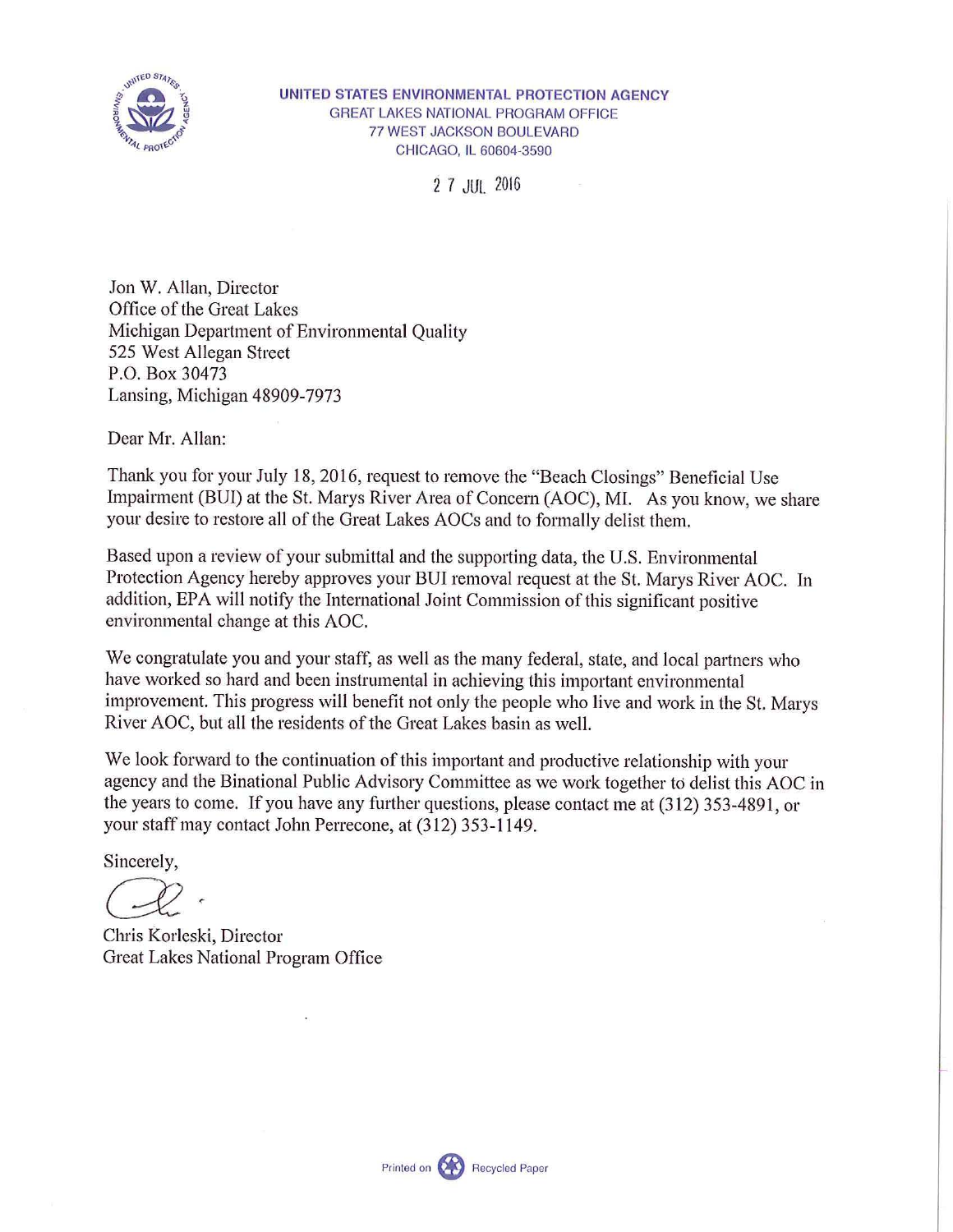cc: **John** Riley, MDEQ Rick Hobrla, MDEQ Rajesh Bejankiwar, IJC Wendy Carney, EPA, GLNPO Ted Smith, EPA, GLNPO

 $\sim$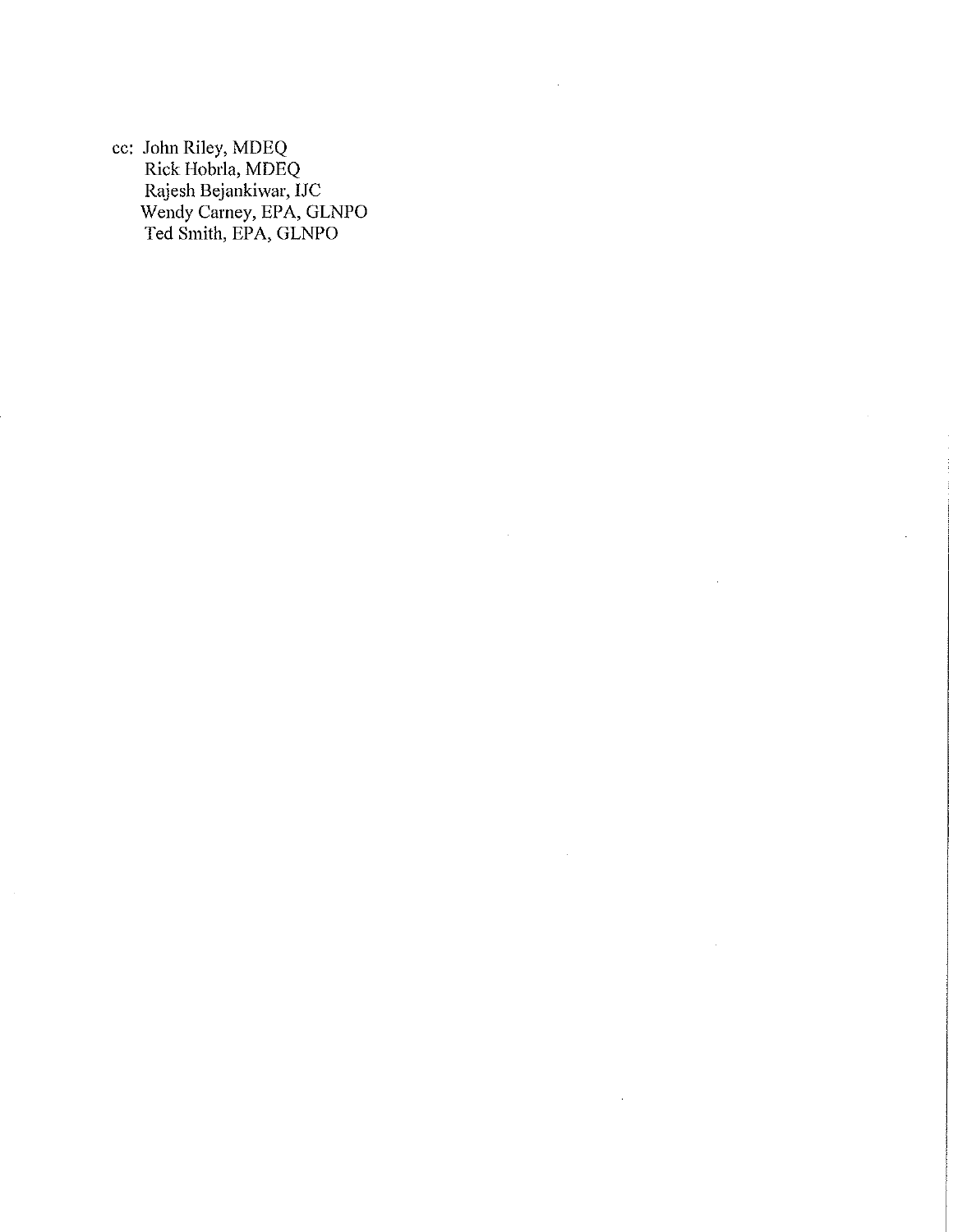

# STATE OF MICHIGAN OFFICE OF THE GREAT LAKES LANSING



JON W.ALLAN **DIRECTOR** 

July 18, 2016

Mr. Chris Korleski, Director Great Lakes National Program Office United States Environmental Protection Agency Region 5 77 West Jackson Boulevard (G-17J) Chicago, Illinois 60604-3507

Dear Mr. Korleski:

I am writing to request the United States Environmental Protection Agency (USEPA), Great Lakes National Program Office's (GLNPO) concurrence with the removal of the Beach Closings Beneficial Use Impairment (BUI) from the St. Marys River Area of Concern (AOC). The Michigan Department of Environmental Quality (MDEQ), Office of the Great Lakes (OGL) has assessed the status of this BUI in accordance with the state's Guidance for Delisting Michigan's Great Lakes Areas of Concern, and recommends that the BUI be removed from the list of impairments in the St. Marys River AOC.

Enclosed please find documentation to support this recommendation, including the BUI Removal Recommendation prepared by Office of the Great Lakes staff. The St. Marys River Binational Public Advisory Council provided a letter of support for this action, dated June 1, 2016. A copy is included.

Please note that a public comment period was held from June 13, to July 12, 2016. No input was received during the 30-day comment period.

We value our continuing partnership in the AOC Program and look forward to continuing to work with GLNPO in the removal of other BUIs and the delisting of AOCs. If you need further information concerning this request, please contact Mr. John Riley at 517-284-5045, or you may contact me.

/

*s;oc;~[(:2* 

Jon Allan, Director Office of the Great Lakes • /5'17-284-5035 *l/* 

**Enclosure** 

cc/enc: Mr. Marc Tuchman, USEPA Mr. John Perrecone, USEPA Mr. Ted Smith, USEPA Mr. Rick Hobrla, MDEQ Mr. John Riley, MDEQ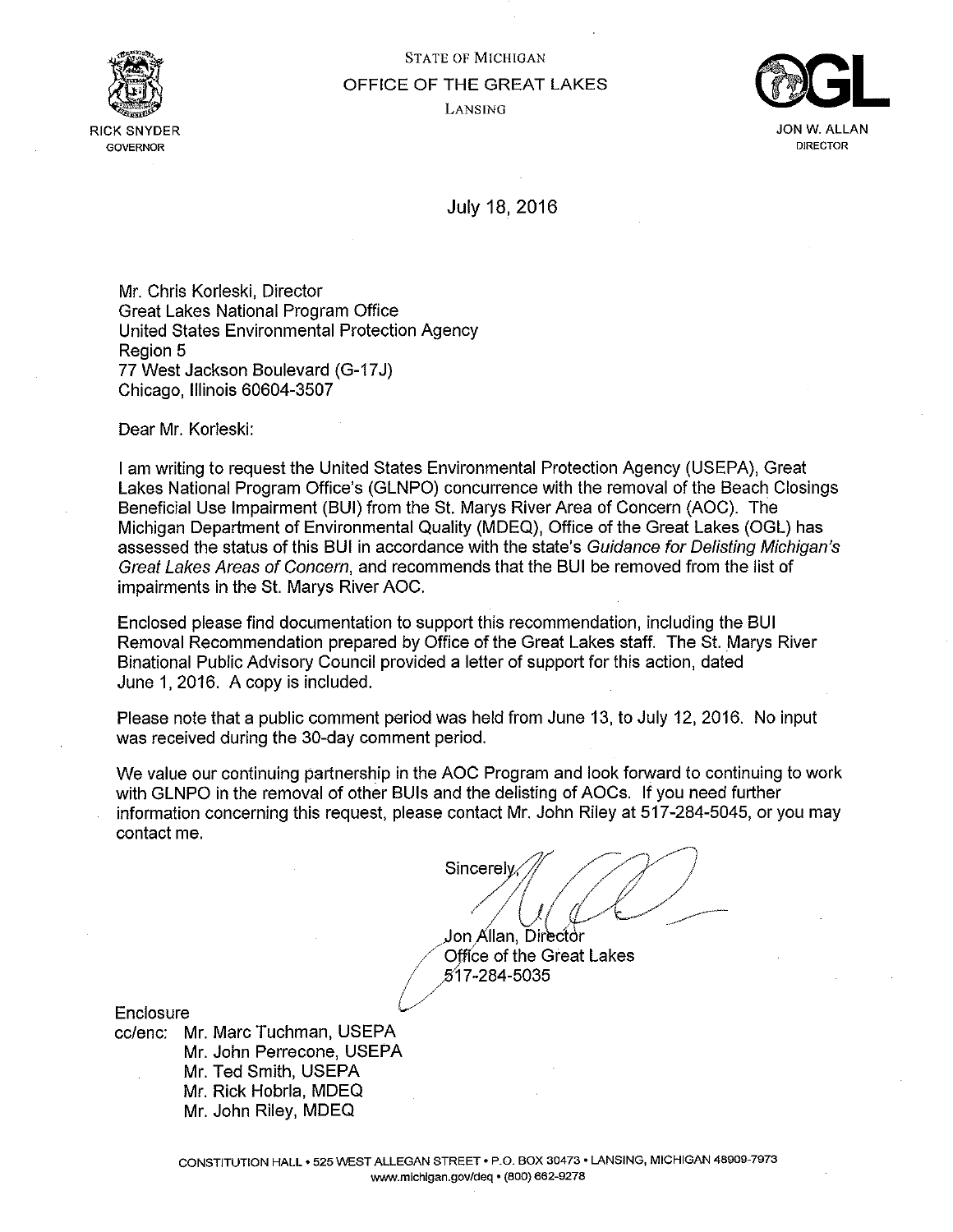# **Removal Recommendation Beach Closings Beneficial Use Impairment St. Marys River Area of Concern**

## **Issue**

The Michigan Department of Environmental Quality (MDEQ), Office of the Great Lakes, Areas of Concern (AOC) Program recommends the removal of the Beach Closings Beneficial Use Impairment (BUI) from the U.S. side of the St. Marys River AOC, based on the review of relevant documentation and in accordance with the process and criteria set forth in the Guidance for Delisting Michigan's Great Lakes Areas of Concern (Guidance) (MDEQ, 2015). This recommendation is made with the support of the St. Marys River Binational Public Advisory Council and staff from the United States Environmental Protection Agency (EPA), Great Lakes National Program Office.

# **Background**

The 1992 Stage 1 Remedial Action Plan for the St. Marys River, prepared jointly by the Ontario Ministry of the Environment and the Michigan Department of Natural Resources (OMOE & MDNR, 1992), provides the following rationale for determining which BUIs were assigned to the AOC:

"A determination as to whether a specific use impairment exists in the St. Marys River AoC was made using the Listing/Delisting Guidelines for Great Lakes Areas of Concern in conjunction with applicable standards, quidelines and objectives, where available. In the absence of standards, guidelines or objectives, impairment status is based on best professional judgement from the evidence available."

The rationale for inclusion of the Beach Closings impairment states:

"Periodic advisories against swimming and bathing have been issued in Michigan due to high bacterial densities downstream of combined sewer overflows however, there have been no beach closings. The Sherman Park Beach, located upstream of all discharges, and the Sugar Island Township Park beach, located on Sugar Island, have not been closed and high levels of bacteria have not been found.

Fecal coliform bacterial densities in excess of the PWQO (Provincial Water Quality Objectives) and MWQS (Michigan Water Quality Standards) occur in Ontario waters downstream of storm sewers, industrial outfalls and the East End WPCP (Water Pollution Control Plant)."

# **Removal Criteria**

Michigan's revised 2015 statewide Restoration Criteria read in part as follows (Guidance, p. 37, Attachment A).

"This BUI will be considered restored when:

1. No waterbodies within the AOC are included on the list of non-attaining waters due to human pathogens in the most recent Clean Water Act Water Quality and Pollution Control in Michigan: Section 303(d) and 305(b) Integrated Report (Integrated Report), which is submitted to U.S. EPA every two years.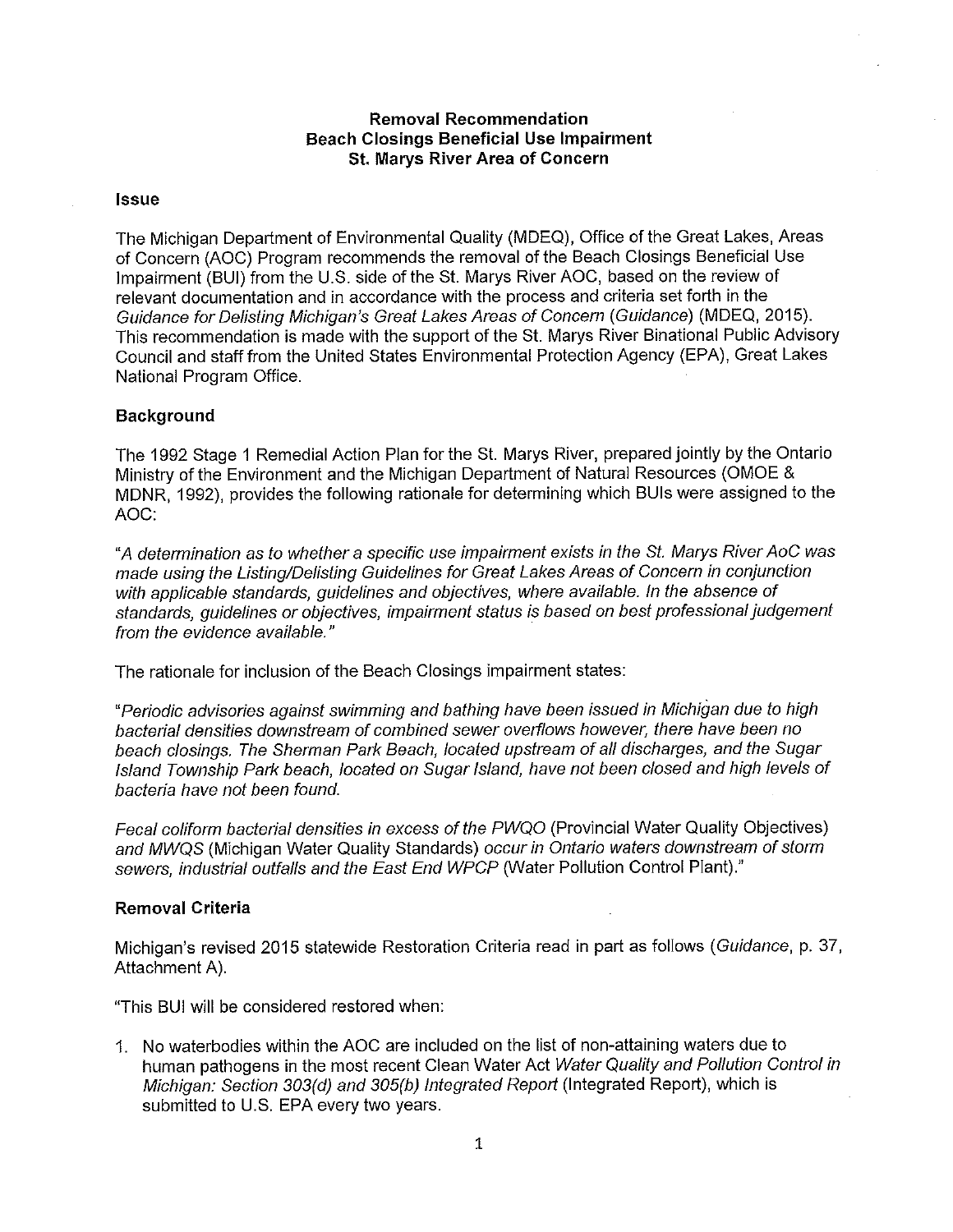2. OR, in cases where waterbodies within the AOC are on the list of non-attaining waters due to human pathogens, this BUI will be considered restored when human sources of pathogens regulated under the National Pollutant Discharge Elimination System (NPDES) are on schedule to be controlled through implementation of permit requirements."

Rule 62 of Michigan's Water Quality Standards (WQS), being 323.1062(1) of the Part 4. Water Quality Standards (promulgated pursuant to Part 31 of the Natural Resources and Environmental Protection Act, 1994 PA 451, as amended), provides that: the daily geometric mean calculated from at least three samples must be below 300  $E$ . coli per 100 milliliters for the water to be considered safe for swimming. After 30 days, a geometric mean is calculated for all the individual samples (with a minimum of five) collected within that time frame. This 30-day geometric mean must be below 130 E. coli per 100 ml for the water. to be considered safe for swimming. A beach is closed if either the single-day or 30-day average bacteria count exceeds the established limit. For inclusion on the impaired waters list, the MDEQ uses a 10% exceedance threshold, with a minimum of five weeks of weekly data. For example, if in five weeks, either the daily maximum or 30-day geometric mean E. coli WQS were exceeded, that would be 20%, and that location would be included on the list of non-attaining waters.

## AOC issues vs. ubiquitous problems

E. coli contamination occurs throughout the State of Michigan and, indeed throughout the U.S. and Canada. Many times, bacterial contaminants causing beach closings are from agricultural, wildlife sources, or failing septic systems, which the AOC Program has little ability to affect. However, efforts are underway to develop the ability to identify those contaminant sources. Regardless of source, bacterial contaminants are often discovered during routine water quality sampling as a result of non-point source stormwater runoff, as opposed to coming from regulated point source discharges.

# **Analysis**

According to the 2014 Water Quality and Pollution Control in Michigan Sections 303(d), 305(b), and 314 Integrated Report (Integrated Report), 16 miles of the St. Marys River from the Lake Superior outlet to the Four Mile and Sugar Island Township Beaches remain impaired for total and partial body contact recreation, due to E. coli from occasional Combined Sewer Overflows (CSOs) from the Sault Ste. Marie, Michigan facility (MDEQ, 2014). Therefore, Tier 1 of the restoration criteria does not apply, rather Tier 2 is most appropriate for the current evaluation.

The Sault Ste. Marie, Michigan combined sewer system is currently in the process of being separated, with a deadline for completion of December 31, 2018, as required by the City's NPDES wastewater discharge permit (MI0020458). At that point, the St. Marys River will be removed from the State's list of impaired waters for  $E$ . coli, because it should no longer discharge untreated sewage. The source of  $E$ . coli will have been removed. Beginning in 2019, the municipal wastewater treatment plant will be required to store and treat volumes generated by the 25-year, 24-hour storm event without overflows.

The CSOs associated with the Sault Ste. Marie plant are regulated under an NPDES permit issued by the MDEQ, Water Resources Division. Each time a CSO discharge occurs, the plant tests the water for E. coli and provides the results to the Chippewa County Health Department. The Water Resources Division will continue to list the St. Marys River as non-attaining for pathogens until the CSO projects are complete, at which time, if the EPA and management agree, the river will be removed from the impaired list (Rippke, 2013).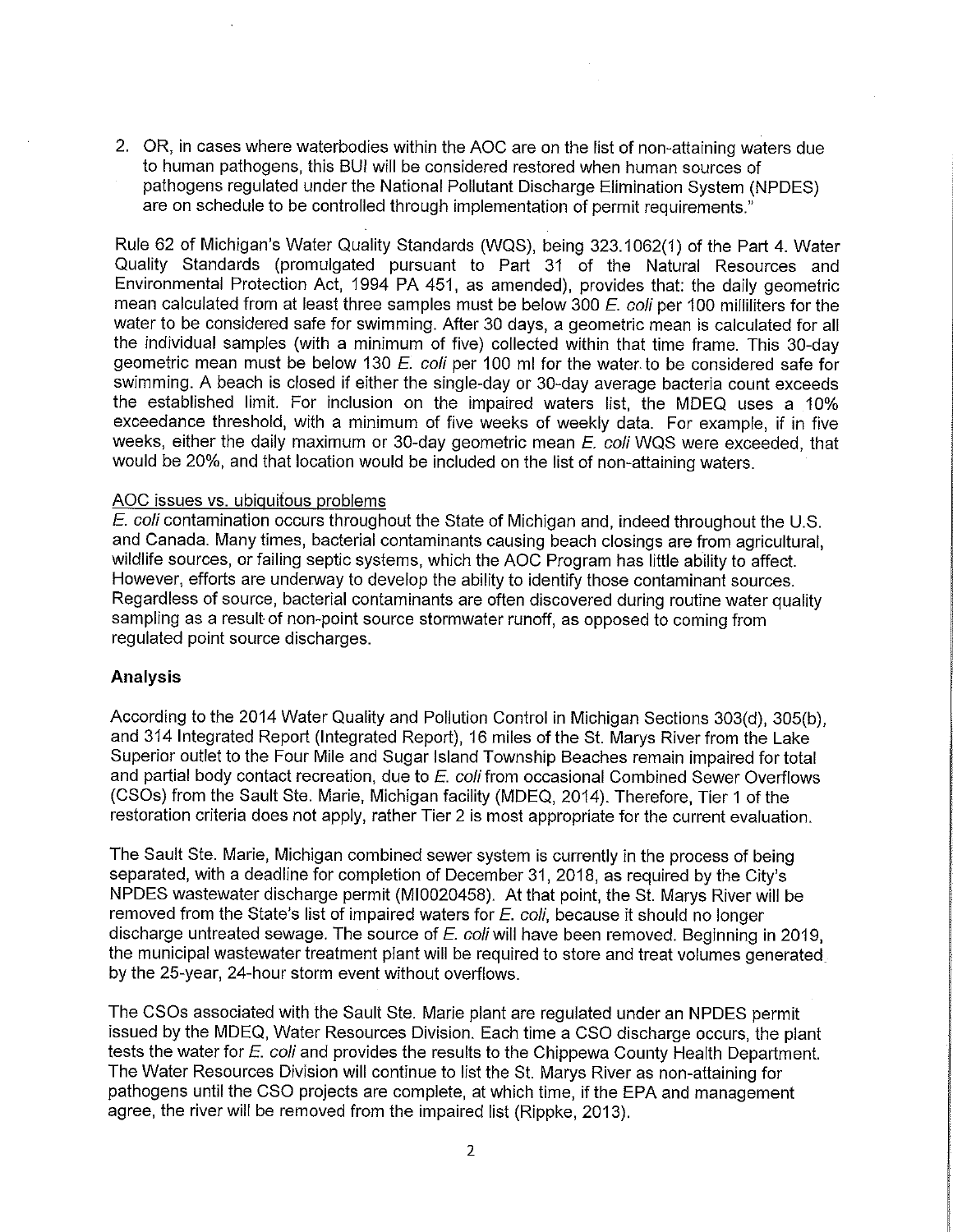The Sault Ste. Marie, Michigan wastewater facility is currently operating within the corrective action plan in its NPDES permit, and the sewer separation project is on schedule. A Total Maximum Daily Load (TMDL) is in place for the Sault area tributaries that drain to the St. Marys. While faulty septic systems, wildlife, agricultural, and other non-point sources of *E.coli* may still contribute to occasional beach closures, based on Michigan's Beach Closings restoration criteria, there are no remaining issues to be addressed under the purview of the AOC Program.

Just over eight miles of Ashmun Creek is also listed in the Integrated Report as being impaired due to the presence of *E.coli* (MDEQ, 2014). It should be noted that Ashmun Creek has a TMDL and Implementation Plan in place that includes the Charlotte River, Munuscong River, Little Munuscong River, Waishkey River, and Sault Area Creeks (Montgomery Associates, 2012). While Ashmun Creek and other tributaries certainly influence local water quality in the St. Marys River, they are not included within the Area of Concern.

The state of Michigan maintains a database, known as the BeachGuard System (http://www.egle.state.mi.us/beach), a public resource provided by the DEQ for information on Michigan beach water quality sampling results and beach advisories and closures. Available data is submitted from a variety of sources, including local health departments that collect water samples and analyze them for bacterial contamination.

According to the BeachGuard database, Four Mile Beach in 2015 experienced two closings, on July 14<sup>th</sup> and August 25<sup>th</sup> Both were attributed to unknown sources of bacterial contamination.

There were no beach closings at this location during the 2014 season.

.

.

.

Stormwater and bacterial contaminant issues at Sherman Park were recently addressed through a project designed to improve stormwater drainage at the beach. In re-routing stormwater and establishing rain gardens, park visitors will enjoy less beach erosion and fewer closures due to *E. coli.* In recent years the beach had been closed more than 75 days due to E. coli. However, in 2015, Sherman Park had two beach closings: August 4<sup>th</sup> and 5<sup>th</sup> and August 25 $^{\text{th}}$  and 26 $^{\text{th}}$  The August 4 $^{\text{th}}$  and 5 $^{\text{th}}$  closing is listed on Michigan's BeachGuard system as

being due to bacteria from wildlife. The source of the other bacteria-related closing is listed as unknown. No closings are listed for the entire 2014 swimming season.

Brimley State Park similarly experienced two closings in 2015, August 18<sup>th</sup> through 20th and August 25<sup>th</sup> and 26<sup>th</sup> The source of bacterial contaminants is not listed in the BeachGuard

database for either closing. In 2014, several lateral sewer lines at the park that had been found to be leaking were replaced to remedy the sources. No closings are listed for the 2014 season. Plans are being advanced to improve stormwater infrastructure, similar to the recent Sherman Park project.

Each of these three beaches experienced elevated bacterial levels around August 25 and 26, indicating that those closings are most likely attributable to stormwater runoff. A check of Sault Ste. Marie weather records for August 23<sup>rd</sup> through 26<sup>th</sup> revealed a total of about 0.9" of rain for that period.

The Lake George Channel and Sugar Island Township Park beach were the focus of attention for a number of years, due to concerns regarding: CSOs, agricultural runoff, wildlife, septic systems, stormwater, and wastewater treatment facilities. Monitoring efforts including those conducted by the Sugar Island Monitoring Work Group, showed minimal bacterial contamination at the Township Beach from 2007 through 2009, largely attributed to stormwater runoff. More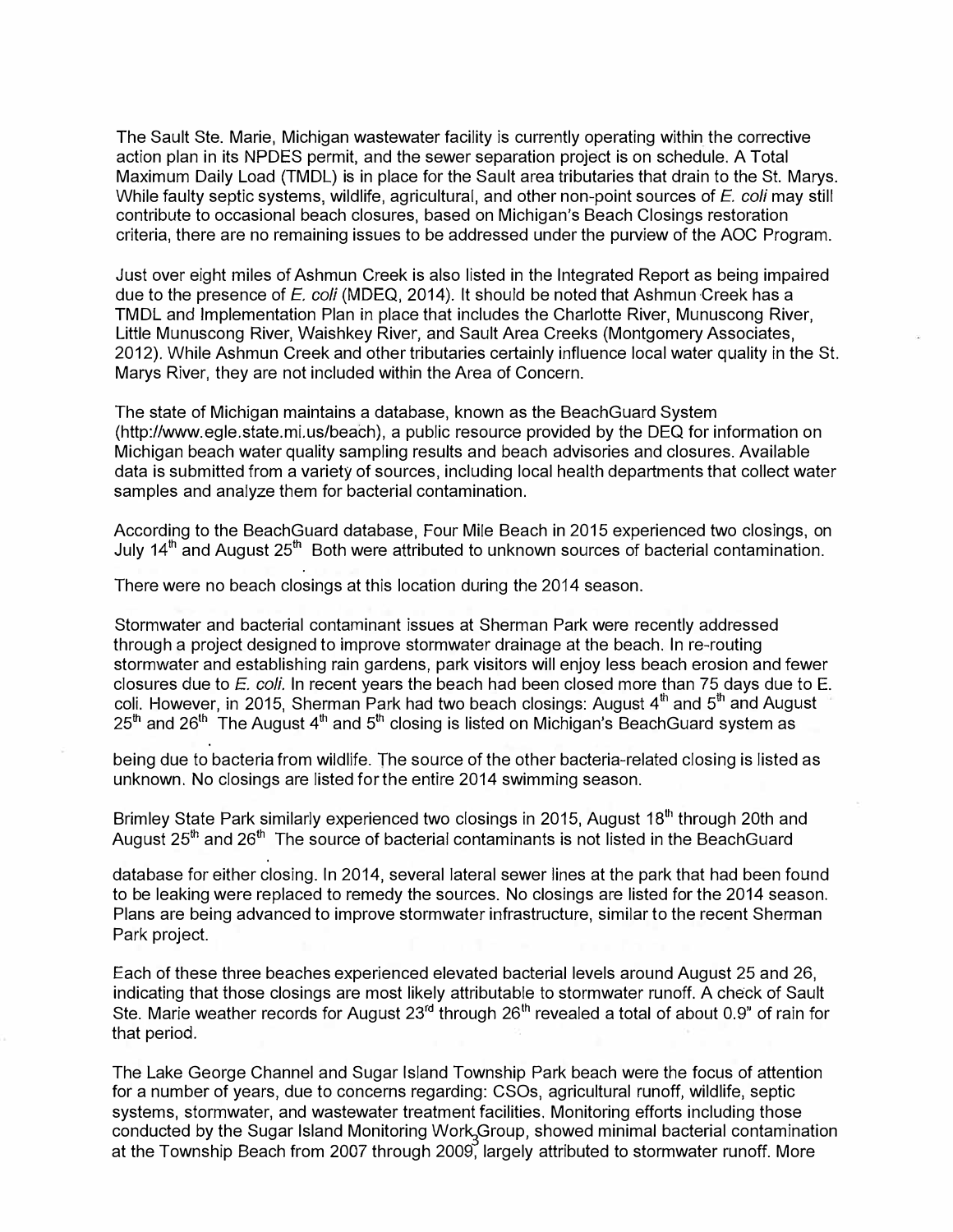recent sampling at the Beach has not turned up evidence to demonstrate bacterial contamination from any particular point source. The Sugar Island Township Park was closed twice in 2015, on August 12th and August 19<sup>th</sup> to 26<sup>th</sup>. BeachGuard attributes the seven-day closing to wildlife sources. No beach closings are listed for this location in 2013 or 2014.

A Sugar Island Monitoring Workgroup (SIMWG) was established in 2007 in response to periodic reports of floating solids with high E. coli levels in the Lake George channel. The SIMWG collected samples from 2007-2009 and provided a final report in 2010. The report noted that weekly E. coli samples were low in 2009 with no apparent trends during the monitoring period (SIMWG, 2010).

The recommendation to remove the Beach Closings BUI from the U.S. side of the AOC was discussed with the St. Marys River Bi-National Public Advisory Council (BPAC) at its March 17, 2016, meeting, where support was expressed for removal of the BUI. The BPAC submitted a formal letter of support for removal of the BUI, dated June 1, 2016, (Attachment B). This proposed action was public noticed via listing in the MDEQ Calendar. This document was posted on the MDEQ's AOC Program web page for public review and comment from June 13 through July 12, 2016. No written comments were received during the public notice period.

Consistent with the consultation requirements under the Four Agency Letter of Commitment, this removal recommendation was reviewed by Environment and Climate Change Canada, and the Ontario Ministry of Environment and Climate change. Both agencies responded supportively to the removal of the Beach Closings BUI on the U.S. side of the AOC.

### **Recommendation**

Based on review of existing data, technical input from the MDEQ Surface Water Assessment Section, EPA's Great Lakes National Program Office and the St. Marys River Binational Public Advisory Council, Michigan's Office of the Great Lakes recommends removal of the Beach Closings BUI from the U.S. side of the St. Marys River AOC.

Prepared by: John Riley, St. Marys River AOC Coordinator Great Lakes Management Unit Office of the Great Lakes Michigan Department of Environmental Quality July 2016

### **Attachments**

A - Beach Closings; pages 37-39 of the Guidance for Delisting Michigan's Great Lakes Areas of Concern

B - St. Marys River BPAC letter supporting BUI removal, June 1, 2016

#### **References**

Michigan Department of Environmental Quality. 2015. Guidance for Delisting Michigan's Great Lakes Areas of Concern. Report OGL-002

Michigan Department of Environmental Quality. 2014. Water Quality and Pollution Control in Michigan 2010 Sections 303(d), 305(b), and 314 Integrated Report. Water Resources Division, Michigan Department of Environmental Quality, Lansing, Michigan.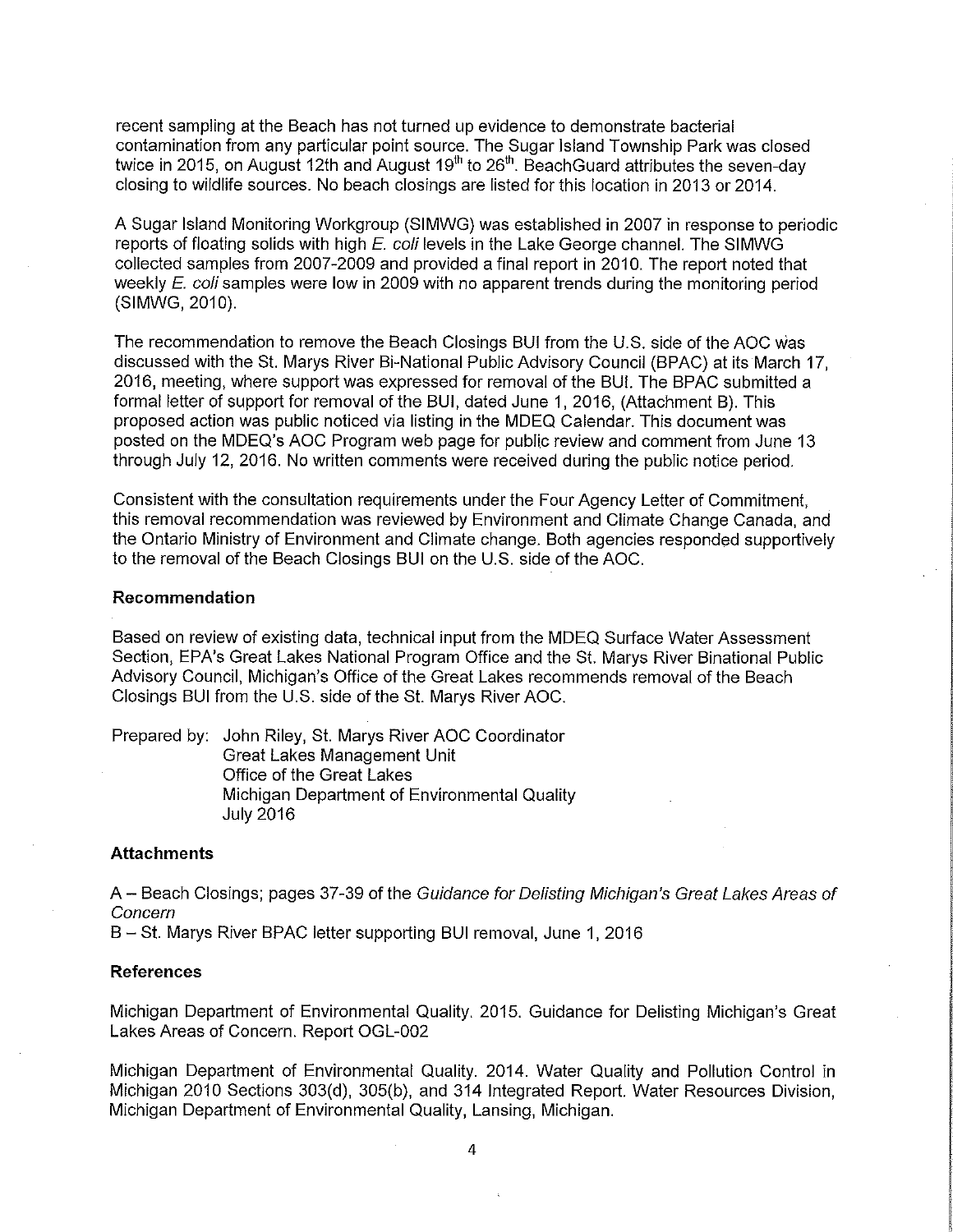Michigan Department of Natural Resources and Environment. 2011. City of Sault Ste. Marie Authorization to Discharge under the National Pollutant Discharge Elimination System. Permit No. MI0024058.

Montgomery Associates & Cadmus Group. 2012. Total Maximum Daily Load Implementation Plan for E. coli in Sault Sainte Marie Area Tributaries.

Ontario Ministry of the Environment & Michigan Department of Natural Resources. 1992. The St. Marys River Area of Concern Stage 1 Remedial Action Plan, *Environmental Conditions and* Problem Definitions.

Rippke, M. Lake Michigan Unit, Surface Water Assessment Section, Water Resources Division, MDEQ, Lansing, Michigan. February 26, 2013. Personal Communication.

Sugar Island Monitoring Work Group. 2010. St. Marys River - Sugar Island Monitoring: A Final Report of the Sugar Island Monitoring Work Group.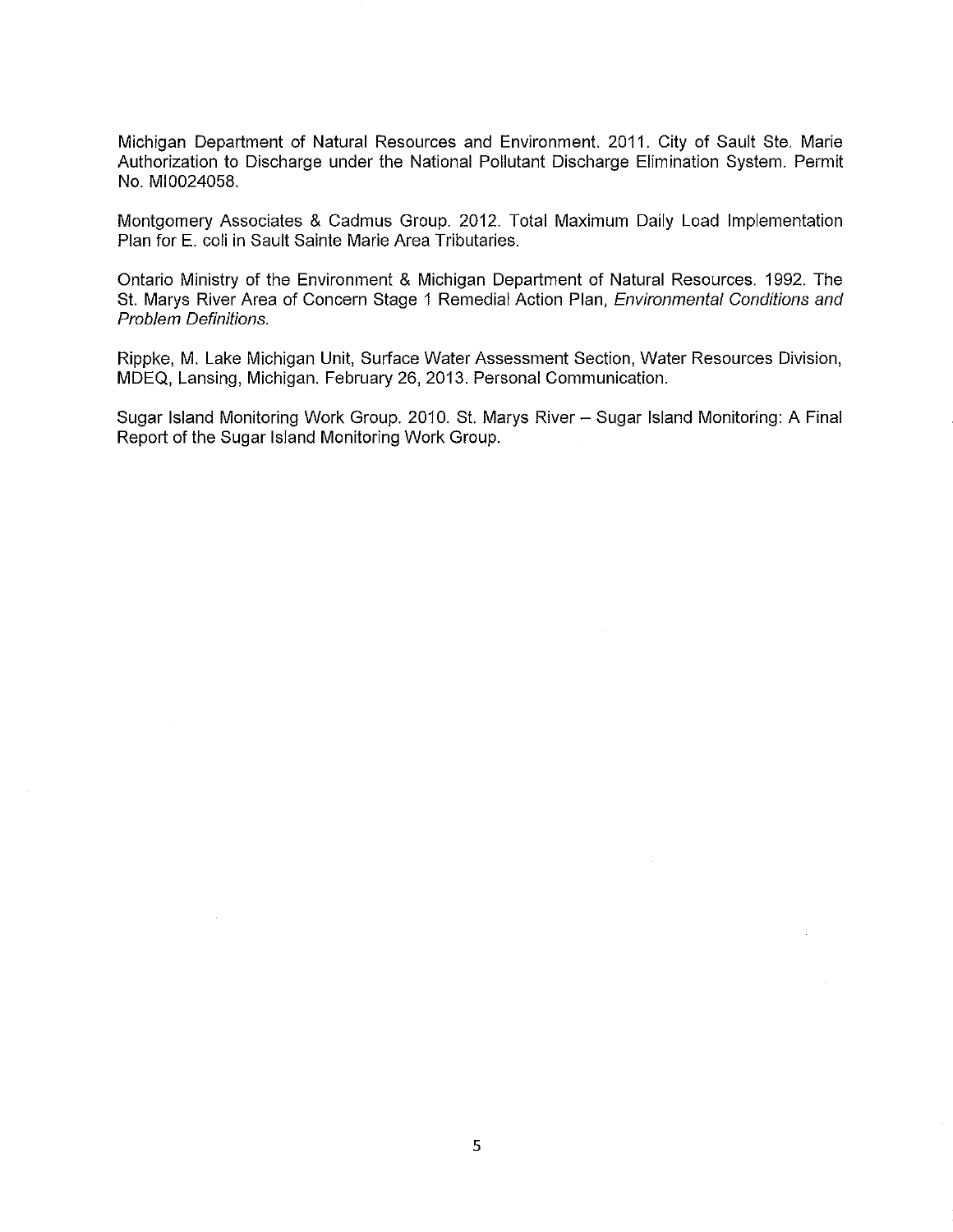# **Attachment A DRAFT Beach Closings Restoration Criteria from the 2015**  *Guidance for Delisting Michigan's Great Lakes Areas of Concern*

# *Beach Closings*

# **Significance in Michigan's Areas of Concern**

Originally eleven of Michigan's AOCs were listed as impaired due to beach closings from bacterial contaminants, including: River Raisin, Detroit River, Rouge River, Clinton River, St. Clair River, Saginaw River/Bay, St. Marys River, Kalamazoo River, Menominee River, Muskegon Lake, and Manistique River. The AOC Program tracking table with current information about which BUIs have been restored in each AOC can be found at: www.michigan.gov/aocprogram.

# **Michigan Restoration Criteria and Assessment**

This BUI will be considered restored when:

- 1. No waterbodies within the AOC are included on the list of non-attaining waters due to human pathogens in the most recent Clean Water Act *Water Quality and Pollution Control in Michigan: Section 303(d) and 305(b) Integrated Report* (Integrated Report), which is submitted to U.S. EPA every two years.
- 2. OR, in cases where waterbodies within the AOC are on the list of non-attaining waters due to human pathogens, this BUI will be considered restored when human sources of pathogens regulated under the National Pollutant Discharge Elimination System (NPDES) are on schedule to be controlled through implementation of permit requirements.

# **Rationale**

Practical Application in Michigan

These restoration criteria are based on Michigan's WQS for bacterial contamination. Rule 323.1062 of Michigan's WQS sets the maximum concentrations of *E.coli* that are acceptable for waters of the state to meet total- and partial-body contact recreation uses. The AOCs with a Beach Closing BUI have historically found persistent elevation of bacteria levels in their recreation waters, often due to the existence of sanitary sewer overflows and CSOs. This BUI does not address wide-spread, low level contamination from diffuse human sources of pathogens such as failing septic systems.

In accordance with Public Health Code (Act 368 of 1978), county health departments have the authority to monitor and evaluate public beaches to determine if the water is safe for bathing, swimming, or partial body contact recreation. While beach monitoring is a voluntary program, those county health departments that participate must monitor in accordance with Michigan's **WQS.** 

County health departments which monitor public beaches must submit their sampling data to the MDEQ, which tracks monitoring results and uses the data to determine whether water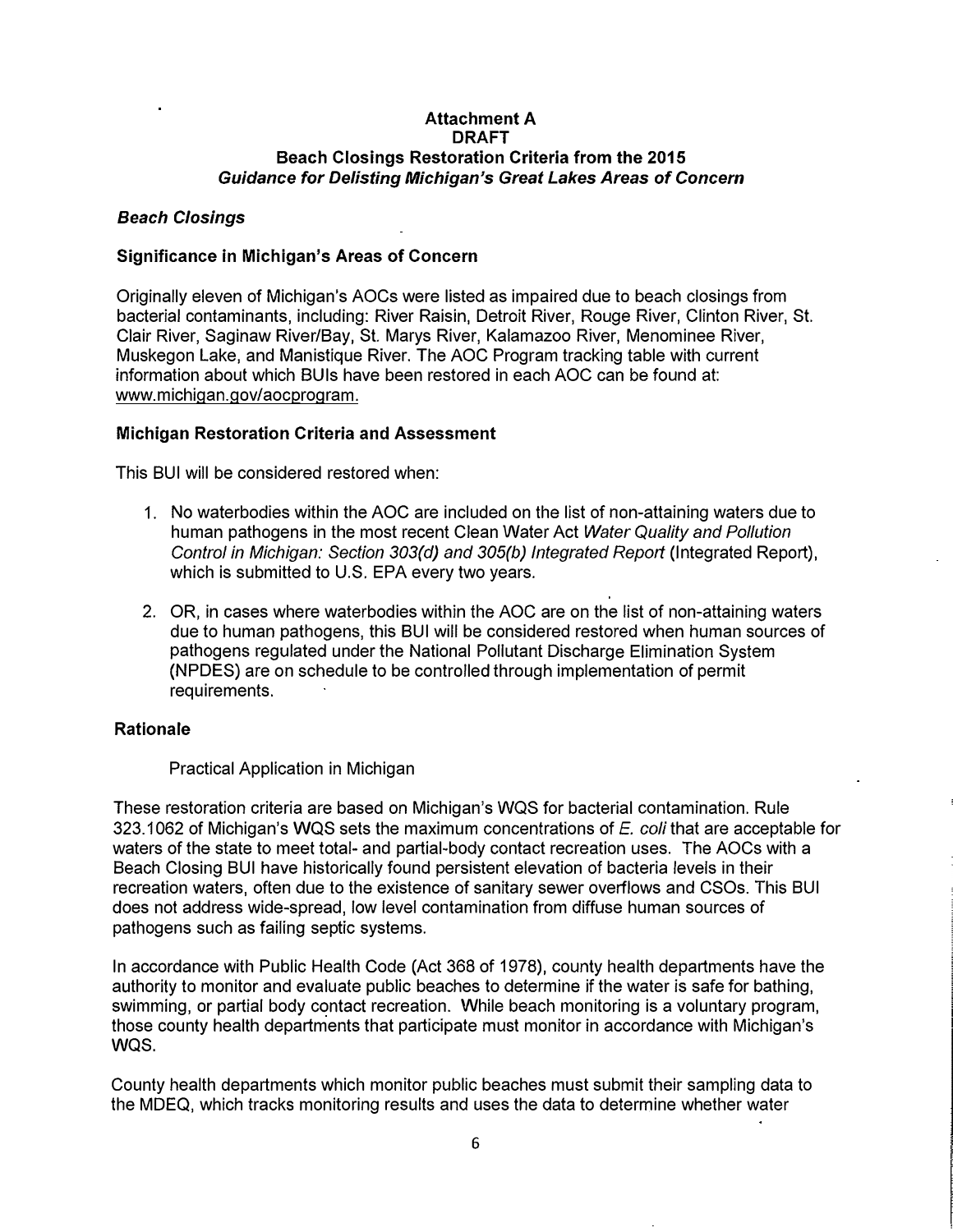bodies are identified as impaired in the Water Quality and Pollution Control in Michigan: Section 303(d) and 305(b) Integrated Report to the U.S. EPA on Clean Water Act compliance. Point source discharges from combined sewer overflows can be a source of pathogens to AOC waters. Requirements to eliminate the discharges under NPDES permits are the primary source control tool available to restore the BUIs. When source control is assured under regulatory programs, this BUI is considered restored.

Sources of pathogens from failing on-site septic systems regulated under county health departments can be an issue state-wide and are not included in the AOC Program.

## 1991 IJC General Delisting Guideline

When waters, commonly used for total-body contact or partial body-contact recreation, do not exceed standards, objectives, or guidelines for such use.

The IJC general delisting guideline for the BUI is presented here for reference. The Practical Application in Michigan subsection above describes application of specific criteria for restoration based on existing Michigan programs and authorities.

# **State of Michigan Programs/Authorities for Evaluating Restoration**

Michigan assesses water bodies throughout the state on a 5-year basin rotation cycle according to the MDEQ's "Strategic Environmental Quality Monitoring Program for Michigan's Surface Waters" (MDEQ, 1997) and "Michigan Water Quality Strategy Update" (MDEQ, 2005). Each year, a set of targeted watersheds are sampled at selected sites for conventional and toxic pollutants, and biological and physical habitat/morphology indicators. The set of watersheds sampled rotates each year, with each major watershed in the state revisited every 5 years (see Appendix 1 for maps of the basin rotations). One element of the strategy is improved support for public beach monitoring.

The specific objectives of the beach monitoring element are to:

- 1. Support county health departments in determining whether waters of the state are safe for total body contact recreation.
- 2. Evaluate the effectiveness of MDEQ programs in protecting waters of the state from bacteria/E. coli contamination.
- 3: Develop and maintain a database into which counties can enter their beach monitoring data, and which the public can access for the latest information.

The beach monitoring element consists of two components that, in combination, provide data necessary to achieve these objectives. These include annual grants awarded to local governments/county health departments each year to monitor public beaches through a grant application package, and development and maintenance of a statewide beach database, which is available on the MDEQ web site (www.michigan.gov/deq - click on "Water," then "Water Quality Monitoring," and then "Beach Monitoring"). Counties enter data directly into the database.

The NPDES Program is administered by the MDEQ Water Division. It is applicable to discharges to waters of the state for the control of all forms of water pollution.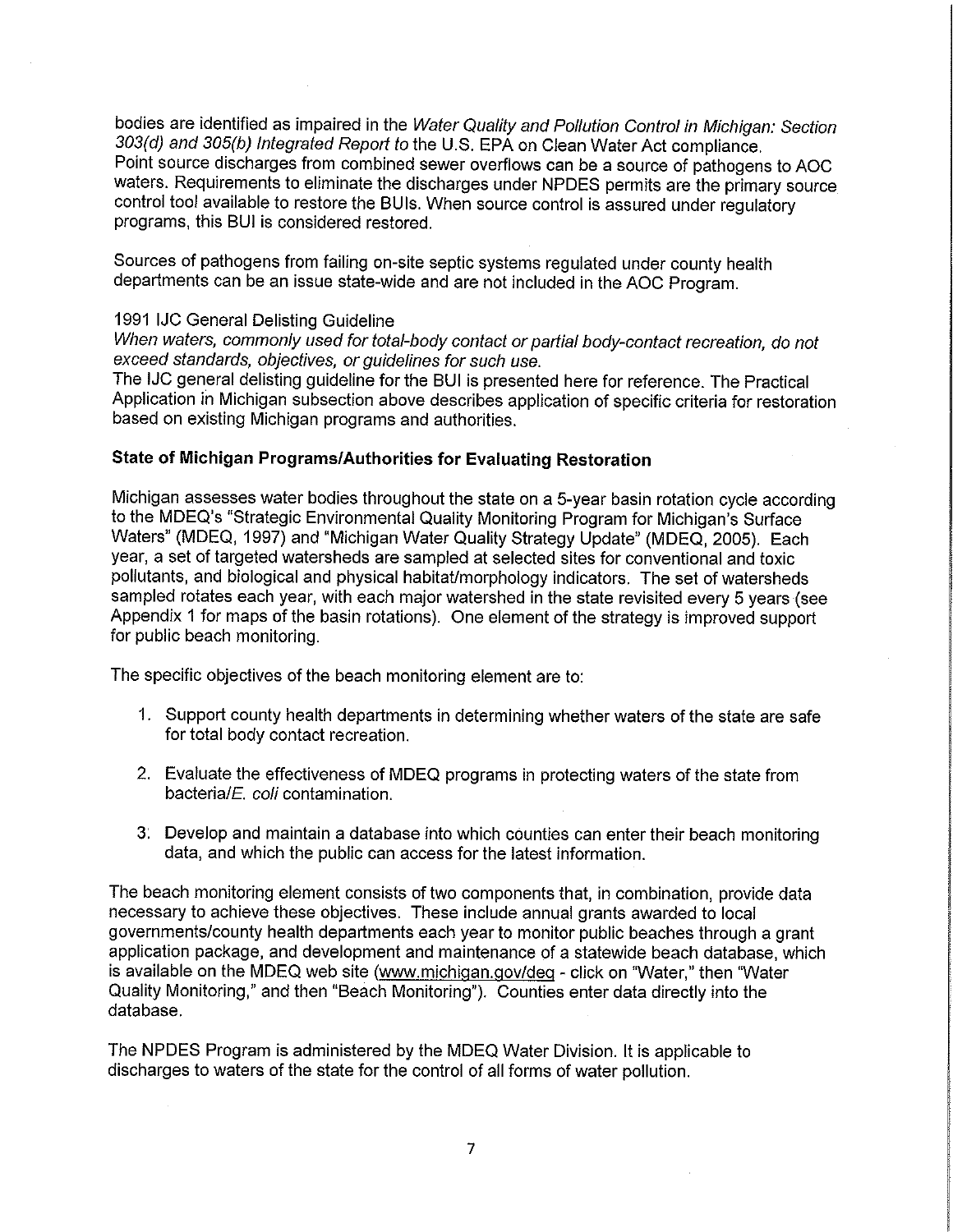## **Attachment B St. Marys River Binational Public Advisory Council Letter of Support**

# ST. MARYS RIVER

## BINATIONAL PUBLIC ADVISORY COUNCIL



June 1, 2016

Mr. Rick Hobrla Office of the Great Lakes Michigan Department of Environmental Quality

#### **RE: Michigan Beach Closing Beneficial Use Impairment**

Dear Mr. Hobrla,

Members of the Bi-National Public Advisory Council (BPAC), who represent stakeholders on both the U.S. and Canadian sides of the St. Marys River, have reviewed the findings related to beach closings, as well as efforts currently underway for monitoring and infrastructure upgrades. This information was provided to BPAC in a draft BUI removal letter provided by the MDEQ.

The BUI delisting criteria most appropriate for the Michigan Side of the St. Marys River is that which pertains to waterbodies within the AOC that are on the list of non-attaining waters due to human pathogens. As such, the MDEQ criteria have established restoration of this BUI as being attained "when human sources of pathogens regulated under the National Pollutant Discharge Elimination System (NPDES) are on schedule to be controlled through implementation of permit requirements".

We recognize that persistent non-point sources of bacteria, attributed to a variety of factors including the presence of stormwater runoff, wildlife, agriculture, and failing septic systems, remain present within the AOC. However, we recognize that such issues are equally problematic in non-AOC areas and will need to be dealt with through long-term research and planning initiatives which are currently outside the scope of the RAP.

With respect to known sources of bacterial input due to waste-water treatment plants, we hope that the separation of the combined sewer system in Sault Ste. Marie Ml (on schedule for completion by the end of 2018) will ameliorate bacterial inputs caused by the discharge of untreated, or partially-treated sewage into the St. Marys River. We further hope that discharges from the waste-water treatment plant (as upgraded) will be adequately monitored and improved as needed as a result of the City's NP DES wastewater discharge permit which is currently in place. To